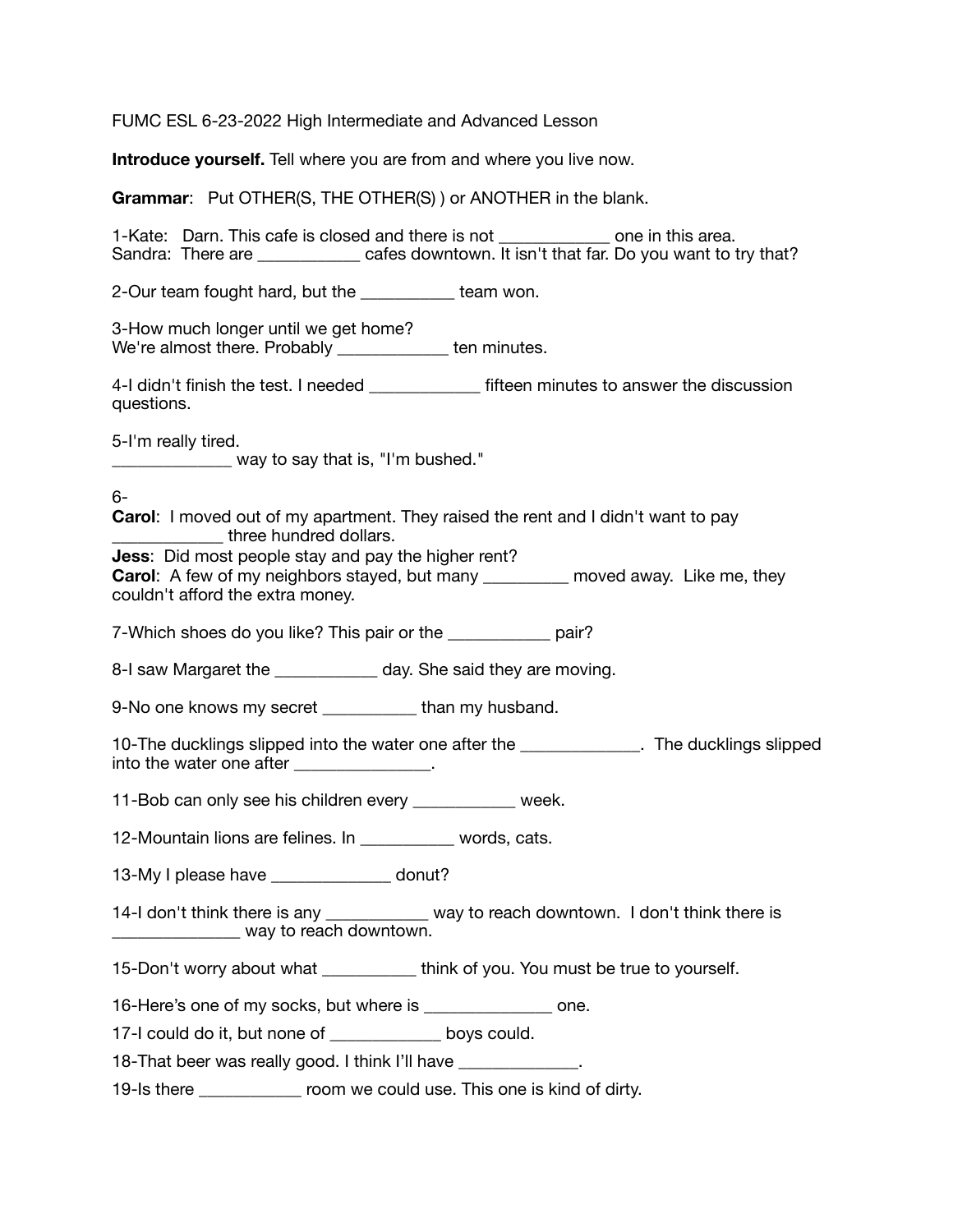20-I can only wait \_\_\_\_\_\_\_\_\_ ten minutes. Then I have to go.

21-Don't worry, we'll get the money somehow or \_\_\_\_\_\_\_\_\_\_\_\_\_\_\_.

22-He shares an apartment with three \_\_\_\_\_\_\_\_\_\_\_\_ guys.

23-We went to the mall with Mary and \_\_\_\_\_\_\_\_\_\_\_\_\_ friend.

24-Could we discuss this \_\_\_\_\_\_\_\_\_\_\_\_\_\_\_\_ time.

25-The first bottle of wine we opened tasted bitter. Should we open one you brought?

## **Fill in the blanks with OTHER(S, THE OTHER(S) ) or ANOTHER. Explain the conversation. Tell what the underlined expressions mean.**

A: Do you write to each other?

B: We write to each other every other week.

C: Do you see Ted often?

D: I saw him the other day as a matter of fact.

E: My company went out of business. Now I don't have a job. F: Don't worry. When one door closes another opens.

G: I am on a new diet. No sweets, little meat and mostly fruits and vegetables. H: In other words, you are eating a healthy diet.

I: How have you been? J: I sprained my ankle over the weekend, but other than that, I'm terrific.

K: Do you know how to get to Kay's house? L: No. She told me, but it went in one ear and out the other.

M: After years of teaching, I'm going to graduate school. Now I'll be the one sitting in a desk listening to lectures.

N: Yes. The shoe is on the other foot.

O: I was really insulted by her comment, but I just decided to let it go.

P: It's always best to turn the other cheek.

Q: I'm sorry I wasn't able to attend your party.

R: Don't give it another thought. I know you had to look after your sick child.

S: I really appreciate you helping me with my math homework.

T: One good turn deserves another. You edited my English paper.

U:I bought a kayak so I could exercise on the lake. But then I had to have paddles, a life vest and waterproof shoes. I ended up spending a lot more money than I thought I would. V: One thing leads to another.

W: I told you not to go out when it rains. You ruined your good clothes and your new shoes. And another thing, you tracked in mud.

X: I'm sorry, Mom. I'll make it up to you, one way or another.